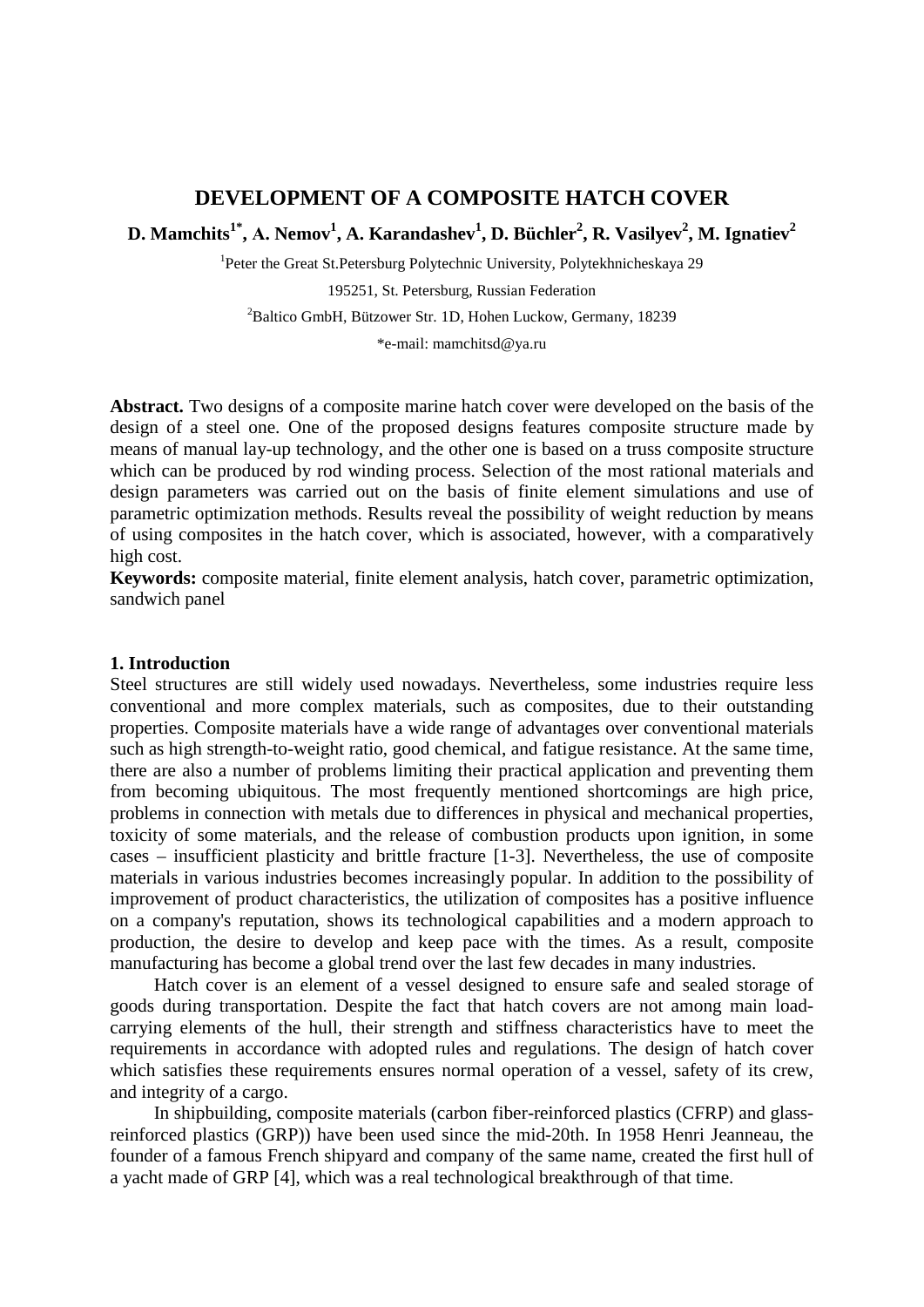First norms defining the rules of design and strength assessment of composite components appeared much later. For example, international accredited registrar and classification society Det Norske Veritas and Germanischer Lloyd (DNV GL) issued such document in January 2003 (Composite Components, DNV-OS-C501). The set of regulations of the Russian Maritime Register of Shipping (version 2018) also provides a number of documents defining the development of composite parts (Rules for the Classification and Construction of Sea-Going Ships 2018, Part XIII - Materials; Load Line Rules for Sea-Going Ships, etc.).

There are plenty of studies on implementation of composite materials in shipbuilding. At the same time, only a few of them concern hatch covers. Jun Li et al. [\[5\]](#page-10-1) compared strength, mass, and economic characteristics of a conventional steel hatch cover and a composite one of the 230,000 DWT ore carrier. Basem E. Tawfik et al. [\[6\]](#page-10-2) conducted a similar study for hatch covers of a middle size bulk carrier. Weight reduction approach and strengthening approach are discussed in the article. K. Kunal et al. [\[7\]](#page-10-3) used four different laminates in a design of a hatch cover. All authors in [5-7] suggested structures made of laminates and concluded the feasibility of producing a composite hatch cover. Li Kai et al. [\[8\]](#page-10-4) developed a multi-level optimization algorithm, based on an improved bidirectional evolutionary structural optimization (BESO) method and surrogate model method, and applied it to design a steel hatch cover with irregular pattern of its ribs of the 180,000 DWT bulk carrier.

The purpose of this work is to develop a composite version of a hatch cover, to select a binder and fabric (the constituents of a composite material), to reduce the weight of the structure due to the optimal choice of its wall thickness, and to compare characteristics of the composite version with those of the original steel one. Significant attention is paid to parametric design optimization. In addition, the article proposes an alternative innovative method of manufacturing a hatch cover using a rod winding process. The work described in the article was carried out as a result of collaborated research of specialists of Peter the Great St. Petersburg Polytechnic University and BaltiCo GmbH.

## **2. Description of the hatch cover design and solution stages**

The drawing of original steel version hatch cover of the dry cargo vessel RSD59 is shown in Fig. 1. The design has dimensions of  $12620\times6340\times674$  mm.



**Fig. 1.** Drawing of the steel hatch cover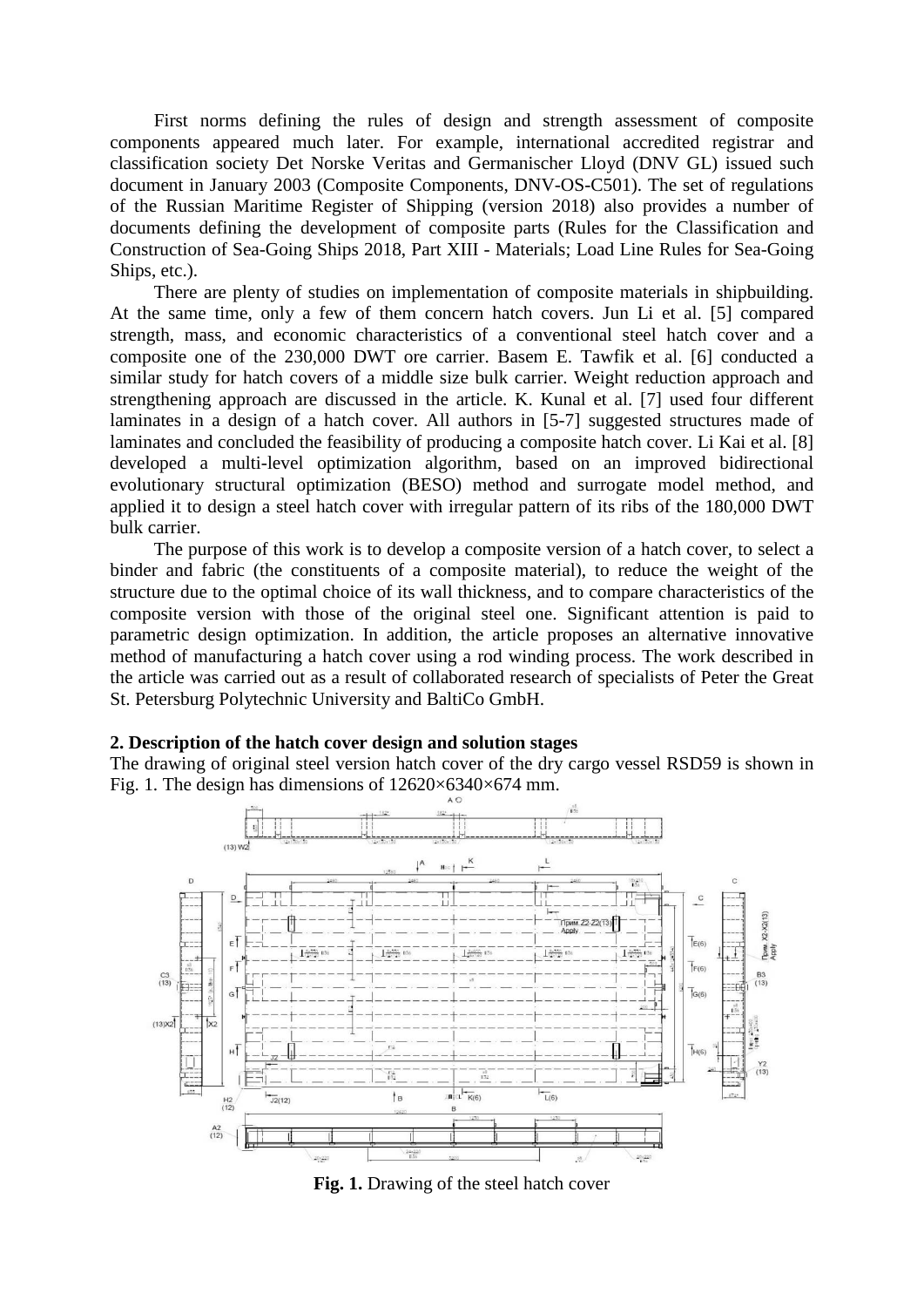**Original composite design (sandwich structure).** The initial version of a composite analogue is presented in Fig. 2.



Fig. 2. Design of a composite analogue of a steel hatch cover

The composite design of hatch cover consists of a hatch plating, as well as principal direction beams (PDB) and crossbeams (CB). The initial composite structure includes five PDBs and four CBs. The hatch plating is an element of «sandwich» type, i.e. it consists of two external rigid casings and a low-density core between them. The PDBs and CBs also have a sandwich structure or are hollow. Fabric in the casings is laid so that its principal directions are parallel or perpendicular to the sides of beams and hatch plating.

The overall problem of a composite hatch cover development was roughly divided into five stages:

- 1. Selection of materials that are the most rational for manufacturing of the hatch plating, PDBs, and CBs;
- 2. Selection of thicknesses of the hatch plating's and beams' casings for an initial version of the composite structure (5 PDBs, 4 CBs);
- 3. Reconfiguration of PDBs and CBs arrangement, reselection of casing thicknesses;
- 4. Selection of the most rational version of hatch cover design based on the conducted calculations;
- 5. Clarification of design parameters by taking into account forming layers at the points where the beams are connected to each other and to the hatch plating.

Most of the subtasks listed above are solved using numerical methods. The finite element method is used to analyze the stress-strain state of the hatch cover. Parametric optimization algorithms are used to find the most rational design variables.

It is worth noting that stages 1, 2, and 3 can be combined into one subtask of parametric optimization, but such decision leads to a significant complication of the mathematical model and, consequently, requires an increase in computational resources. Only the first 4 stages of general problem are considered in this work, while a separate study is supposed to be devoted to a modeling of forming layers. However, it can be assumed that the optimal design parameters found in the first 4 stages should not significantly change their values at stage 5.

**Alternative design of the truss structure based on the RP-technology (developed in BaltiCo GmbH).** Alternatively, we suggest the following hatch cover with the truss structure which was developed in BaltiCo GmbH (Rostock, Germany).

The main feature of this structure is that it is produced using the rod winding process – a novel process for production of the structures made of high-performance composite materials. The process has been developed and tested in recent years at BaltiCo GmbH in cooperation with well-known research institutions such as the Fraunhofer Institute and the University of Rostock. It enables a completely new quality for components made of fiber composites.

In the bar winding process, roving strands impregnated with resin and made up of fibers are deposited at nodal points. They form complex two- and three-dimensional supporting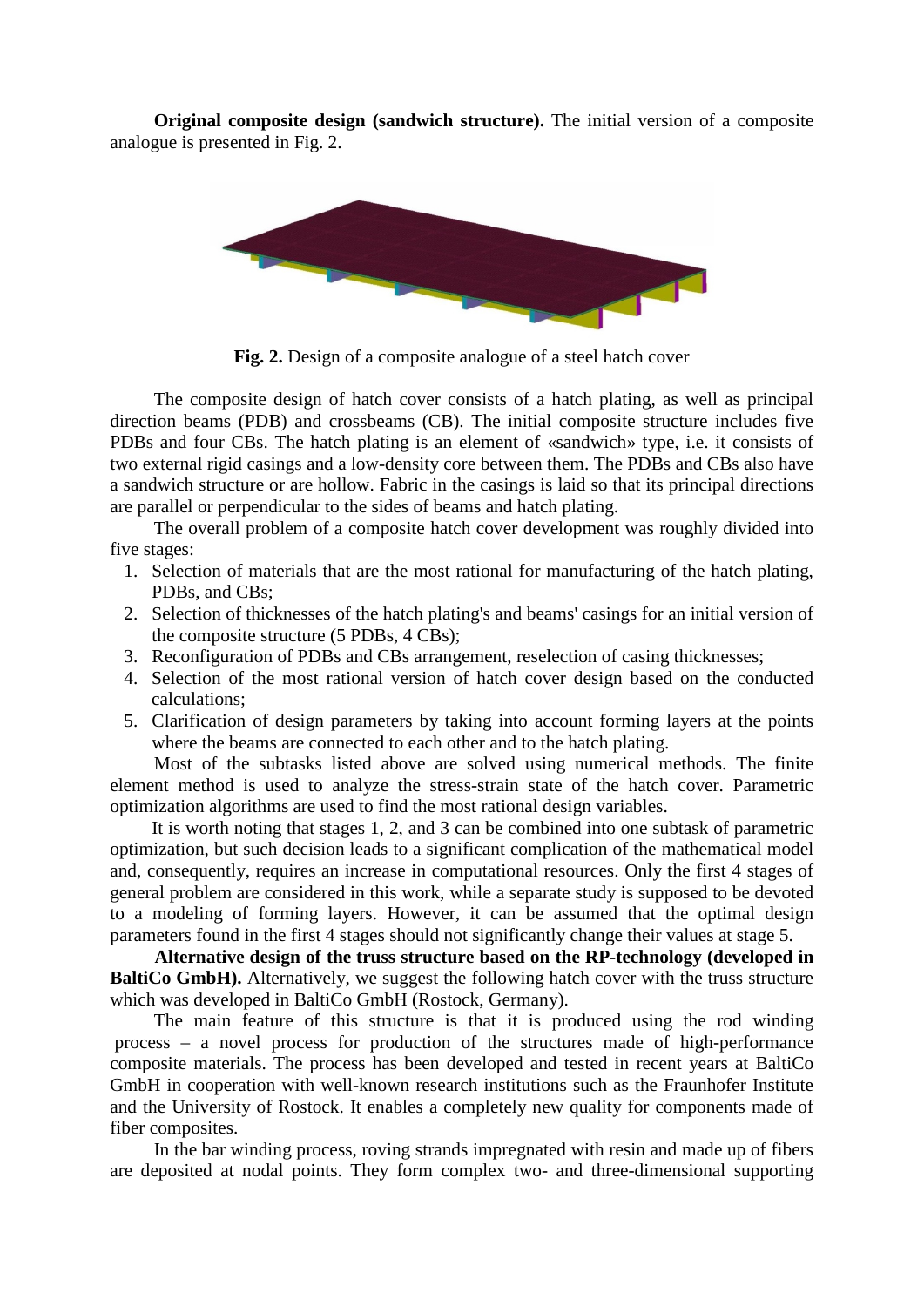construction with a high level of lightweight construction potential. The laying process is carried out fully automatically via a specially developed robot system and minimizes manual activities. This benefits a high and reproducible quality. The model of such structure is shown in Fig. 3. The composite design of the hatch cover, suggested in the paper, consists of a top (red in Fig. 3), side hatch plating (green), transverse ribs (yellow), and carbon truss structure (Fig. 4). The design of laminates is given in Table 1.



**Fig. 3.** Design of the hatch cover with truss structure



**Fig. 4.** Colour scheme of the truss structure (green – top longitudinal rods, pink – vertical rods, yellow – diagonal rods, blue – bottom longitudinal rods)

Truss structure consists of the following rods made of carbon rovings with epoxymatrix:

- top longitudinal rods (green in Fig. 4; radius is 21.8 mm), which go right under the plating;
- vertical rods (pink; radius is 21.8 mm), which are glued to the ribs;
- diagonal rods (yellow; radius is 11.65 mm), which connect the bottom edges of the rib and top edge of the next ribs;
- bottom longitudinal rods (blue; radius is 22.73 mm), which are parallel to the top rods and connect the bottom edges of the ribs.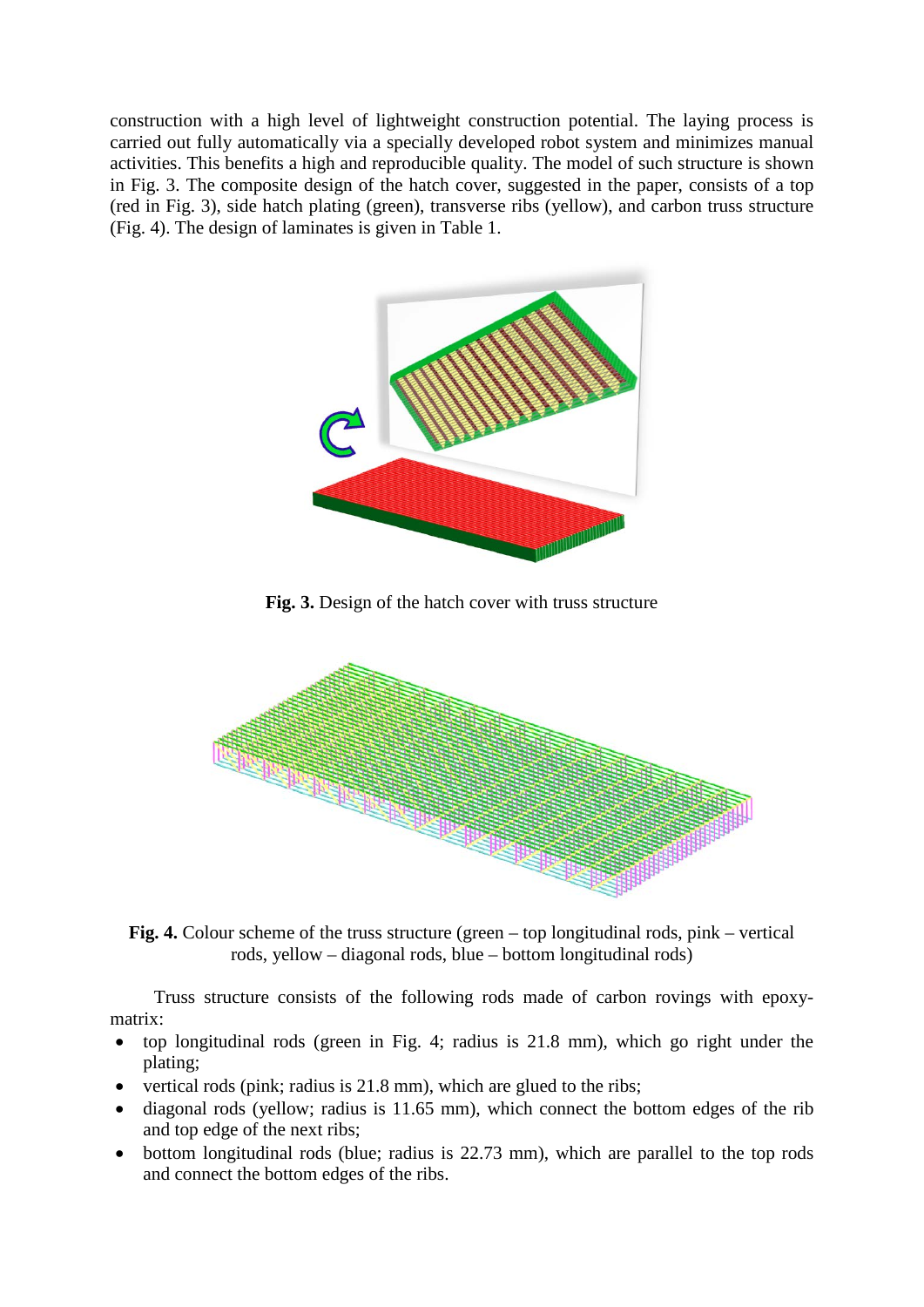| Element            | Layer | Thickness, mm | Material      |
|--------------------|-------|---------------|---------------|
|                    |       |               | GRP fabric QX |
| Top hatch plating  |       | 20            | Foam          |
|                    | 3     |               | GRP fabric QX |
| Side hatch plating |       |               | GRP fabric QX |
|                    |       |               | Foam          |
|                    |       |               | GRP fabric QX |
| Transverse ribs    |       | 2             | GRP fabric QX |
|                    |       | 10            | Sandwich-foam |
|                    |       |               | GRP fabric QX |

Table 1. Combinations of materials for the elements of the truss structure

### **3. Loads, boundary conditions, constraints**

The loads that the design of hatch cover has to withstand were determined according to the rules of the Russian Maritime Register of Shipping (version 2018) [\[9\]](#page-10-5). According to the regulatory documents, the design load distributed on the hatch plating surface is 3.5  $t/m^2$ . The hatch cover is considered to be freely supported on three sides of the hatch plating. It is supposed that the beams are perfectly connected mechanically with each other and with the plating, the honeycomb core – with the casings of the sandwich panel, and the neighbor layers of fabric in the casings – with each other. Development of a composite version of the steel hatch cover is carried out taking into account the requirements of the Russian Maritime Register of Shipping for stiffness and strength of the structure. In particular, the maximum deflection of the structure must not exceed 70.4 mm, and the strength of the hatch cover must be ensured taking into account the safety factor of 3.3. In addition, there is a technological constraint of 30 mm on the maximum value of the thickness of the composite casing. Strength of the composite casings is estimated using the criterion of maximum stresses [1]:

$$
\xi = \max \begin{cases}\n\frac{\sigma_{XT}}{\sigma_{XT}^f} or \frac{\sigma_{XC}}{\sigma_{XC}^f} \\
\frac{\sigma_{YT}}{\sigma_{YT}^f} or \frac{\sigma_{YC}}{\sigma_{YC}^f} \\
\frac{|\sigma_{XY}|}{\sigma_{XY}^f}\n\end{cases}
$$
\n(1)

Here  $\sigma_{XT}^f$ ,  $\sigma_{YT}^f$  ( $\sigma_{XC}^f$ ,  $\sigma_{YC}^f$ ) are ultimate tensile (compressive) strength in the casing layer in the directions along and across fibers respectively;  $\sigma_{XY}^f$  is the shear strength of the layer in its plane;  $\sigma_{XT}$ ,  $\sigma_{YT}$  ( $\sigma_{XC}$ ,  $\sigma_{YC}$ ),  $\sigma_{XY}$  are the components of the stress tensor which are found regarding the same coordinate system as the layer ultimate strengths specified above. The value of  $\xi \ge 0.3$  (bearing in mind the safety factor) corresponds to the compliance of the failure criterion.

It should be noted that the structural strength is not estimated at the points of beam connections and at the regions where the boundary conditions are imposed on the hatch plating in numerical parametric optimization process. In the first case that is permissible due to the omission of forming layers, which would have reduced the effect of stress concentration, and in the second case - due to the rigid fixation of hatch plating boundaries in the FE model.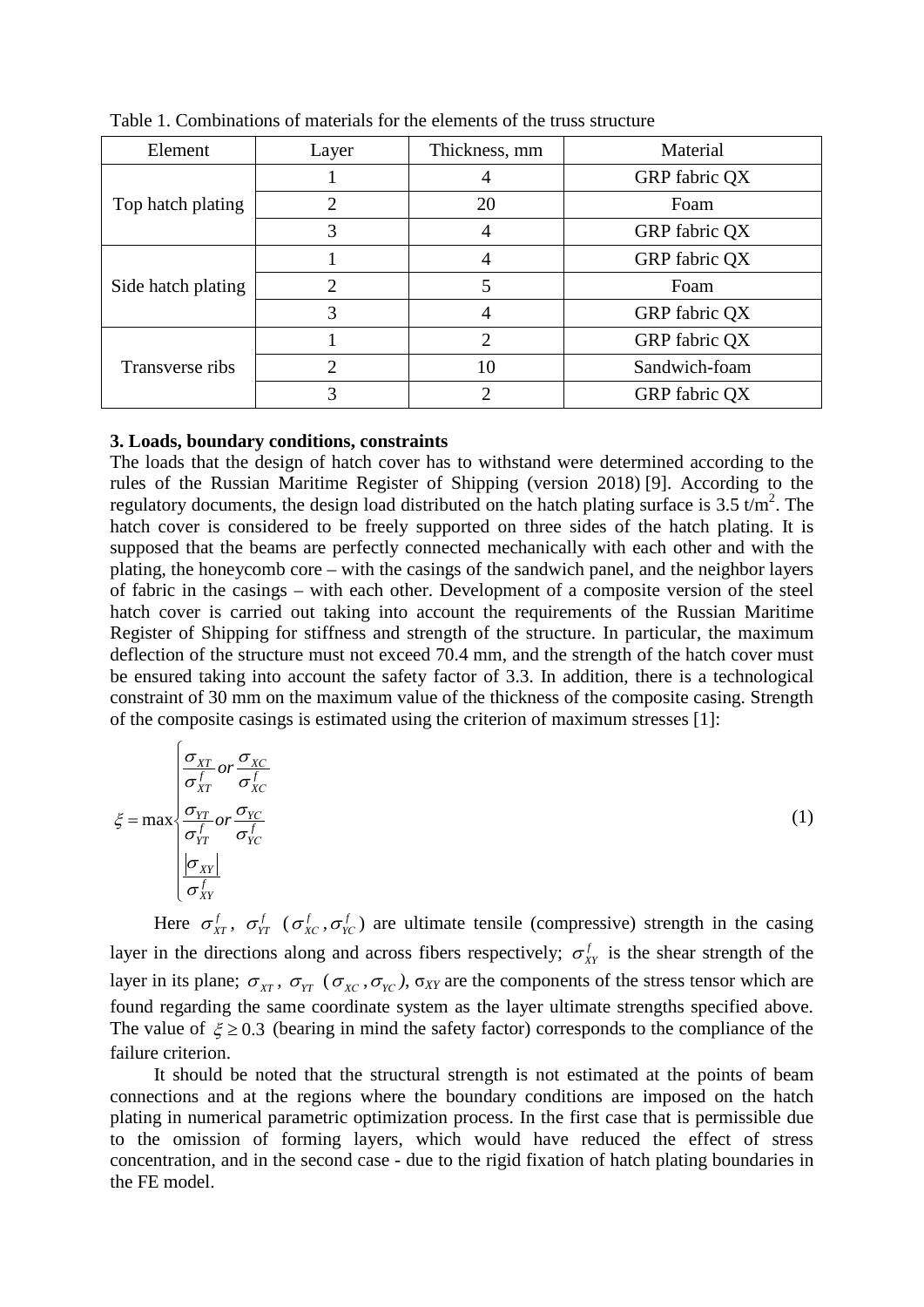### **4. Results and discussion. Original composite design (sandwich structure)**

**Material selection and thickness optimization of the original composite hatch cover (sandwich structure).** In order to select the material that would be the most rational choice for manufacturing of the composite hatch cover, seven tasks of single-objective parametric optimization with constraints were solved.

Optimization variables are five thicknesses that are shown in Fig. 5. The objective function of the parametric optimization processes is the minimization of the mass of the composite hatch cover. Constraints on the maximum deflection, strength, and maximum technological thickness of the casings are given in the previous section.



**Fig. 5.** Optimization design variables

The complete list of all considered combinations of the materials is provided in Table 2. Physical and mechanical characteristics of these materials were defined from specimen testing or found in GRANTA Mi [\[\[10\]](#page-10-6), [\[11\]](#page-10-7)] – a large database of material properties. Only elastic behavior of the materials is considered in the framework of this work.

| Option # | PDBs' and<br>CBs' core | Casings of PDBs, CBs<br>and hatch platings | Hatch plating's core |  |
|----------|------------------------|--------------------------------------------|----------------------|--|
|          | Styrofoam              | <b>GRP</b> fabric                          | Styrofoam            |  |
| 2        |                        | <b>GRP</b> fabric                          | CFRP honeycomb core  |  |
| 3        |                        | <b>GRP</b> fabric                          | PP honeycomb core    |  |
| 4        |                        | CFRP fabric                                | CFRP honeycomb core  |  |
|          |                        | <b>CFRP</b> fabric                         | PP honeycomb core    |  |
| 6        |                        | CFRP fabric                                | Styrofoam            |  |
|          |                        | CFRP fabric                                | GRP honeycomb core   |  |

| Table 2. Combinations of the materials for the hatch cover design |  |  |  |
|-------------------------------------------------------------------|--|--|--|
|                                                                   |  |  |  |

Optimization problems were solved by use of the genetic algorithm MOGA-II. The thicknesses were varied with the increment 0.5 mm. Two hundreds of iterations were made for each set of materials from Table 2.

Calculation results have shown the impossibility of parameter selection that would satisfy the technological requirement for maximum thickness of GPR and CFRP casings, as well as the constraints on strength and stiffness of the structure. However, analysis of the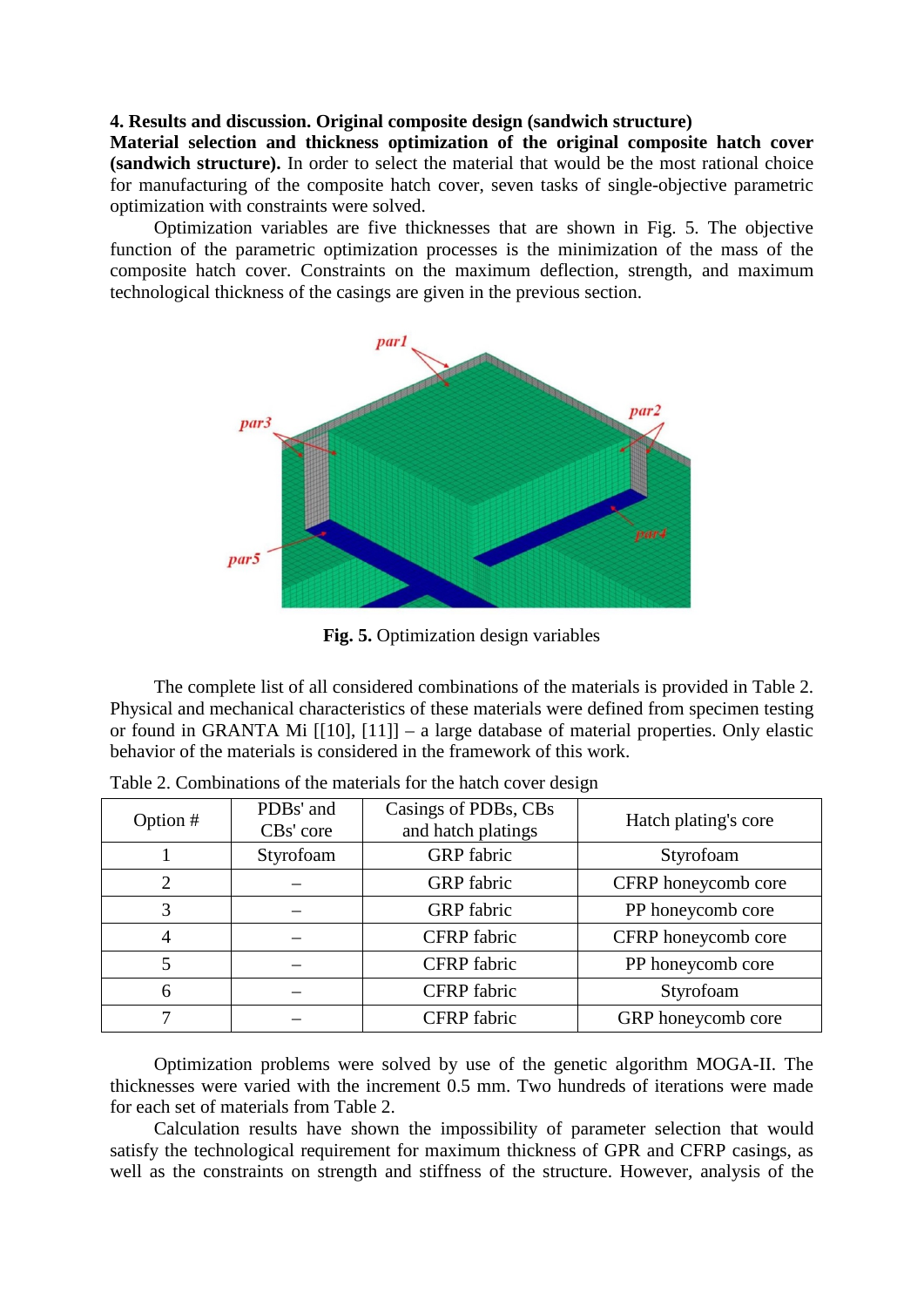results has identified two combinations of the materials which are considered to be the best ones. Combination #4 is the best one from the strength and stiffness standpoints. However, the CFRP honeycomb core used in this option has a high cost that can make the manufacture of the composite hatch cover economically unfeasible. Therefore, option #7, which is characterized by a good combination of strength/stiffness and cost performance, was selected to be used for further calculations.

**Modification of beam configuration.** In order to increase the bending stiffness of the composite hatch cover, the initial configuration of beams (5 PDBs, 4 CBs) was changed by increasing the number of CBs and reducing the number of PDBs accordingly (Fig. 6).



**Fig. 6.** FE model of the composite hatch cover with the modified beam configuration

As mentioned previously, further calculations were made for two combinations of materials – #4 and #7, which differ in type of honeycomb core (CFRP and GRP respectively).

The most rational thickness values obtained for the modified beam configuration of the composite hatch cover by means of parametric optimization are given in Table 3. Genetic algorithm MOGA-II included 20 populations with 20 points for each combination of the materials (400 iterations).

Table 3. The most rational versions of composite hatch cover design with the modified beam configuration

| Option # | par <sub>1</sub> ,<br>mm | par <sub>2</sub> ,<br>mm | par <sub>3</sub> ,<br>mm | par4,<br>mm | par <sub>5</sub> ,<br>mm | M, kg  | $U, \, \text{mm}$ |       |
|----------|--------------------------|--------------------------|--------------------------|-------------|--------------------------|--------|-------------------|-------|
|          | 5.0                      | 5.0                      | 26.5                     | 8.5         | 28.5                     | 7537.6 | 69.31             | 0.221 |
| 4A       | 13.5                     | 2.5                      | 28.0                     | 13.0        | 30.0                     | 7336.7 | 69.83             | 0.294 |
|          | 13.5                     | 2.5                      | 28.0                     | 13.0        | 30.0                     | 7336.7 | 70.02             | 0.297 |

The new configuration of beam arrangement together with the material choice made it possible to satisfy all the constraints imposed. Comparing the results for CFRP and GRP honeycomb cores it should be noted that in the latter case the solution with a smaller value of mass was received.

However, the results of the first step have shown that CFRP honeycomb core is preferred in terms of both stiffness and strength. In this way, since the optimization algorithm could miss the area of truly optimal parameters, it was decided to apply the most rational values of thickness obtained for the structure with GRP honeycombs (option #7, see Table 3) to the structure with CFRP honeycombs (option #4A). Hatch cover #4A has better strength and stiffness characteristics than #7, whereas the mass is the same. Nevertheless, since the use of the expensive CFRP honeycomb core didn't lead to significant benefits over the GRP core, the decision was made to consider the GRP honeycombs and the design #7 as the most appropriate combination. The deformed state of the hatch cover #7 is shown in Fig. 8.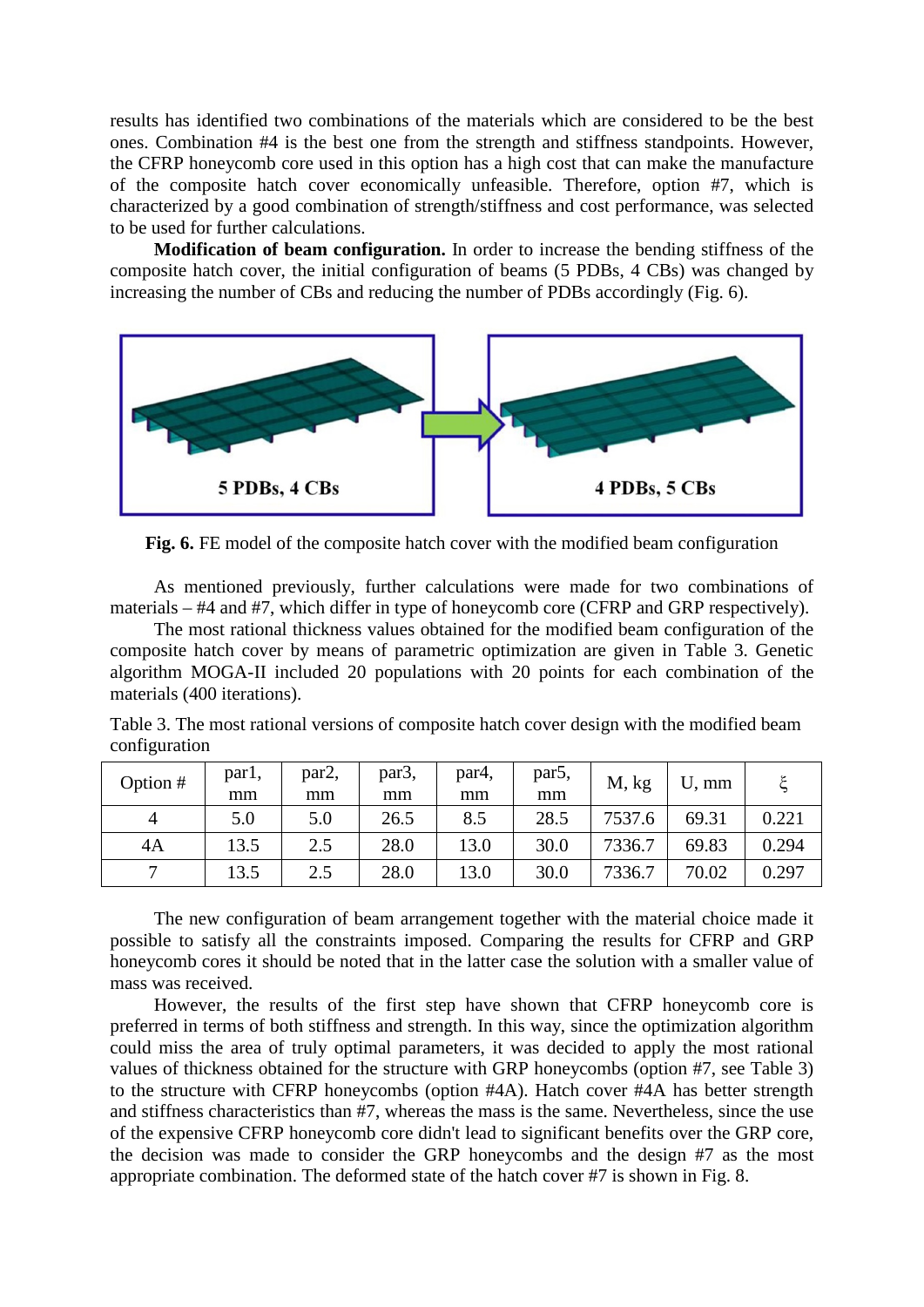The next stage of the design modification concerned increasing the height of the PDBs to the level of the CBs (Fig. 7).



**Fig. 7.** Composite hatch cover of modified beam configuration and increased height of PDBs

Calculations were performed for the material combination #7 only. The most rational solution (#7A) obtained for this design during the optimization process is shown in Table 4. It also shows the output characteristics of the structure (#4B) with the same PDBs' and CBs' height and thickness parameters corresponding to the hatch cover #4A.

The increase in the height of the PDBs didn't lead to any improvement in the results. It can be explained by the fact that high PDBs don't allow to redistribute the load on the whole hatch including the uttermost CB. Consequently, the latter doesn't experience additional rotation around its axis. This explains the difference in the deformed state between structures with high and low PDBs (see Fig. 8).



**Fig. 8.** Deformed state of the hatch covers #7 (top) and #7A (bottom)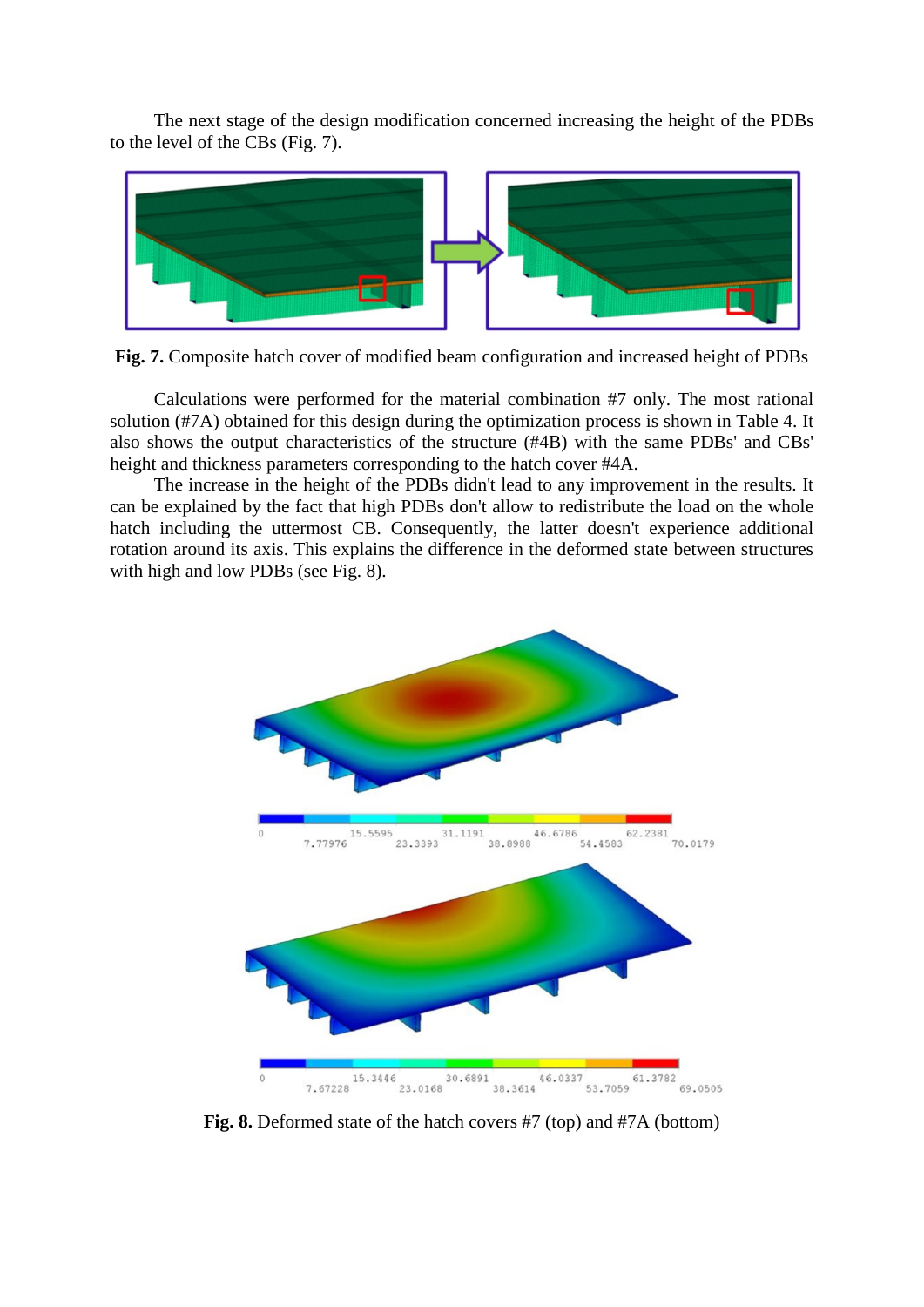| Option # | parl,<br>mm | par2,<br>mm | par3,<br>mm | par <sub>4</sub> ,<br>mm | par <sub>5</sub> ,<br>mm | M, kg  | $U, \, \text{mm}$ | Ξ     |
|----------|-------------|-------------|-------------|--------------------------|--------------------------|--------|-------------------|-------|
| 7A       | 17.0        | 4.5         | 30.0        | 28.5                     | 29.5                     | 8619.2 | 69.05             | 0.290 |
| 4B       | 13.5        | 2.5         | 28.0        | 13.0                     | 30.0                     | 7377.7 | 73.51             | 0.452 |

Table 4. The most rational versions of composite hatch cover design with modified beam configuration and increased height of PDBs

**Estimation of the production cost.** An estimation of the feasibility of composite hatch cover manufacture should be carried out primarily in comparison with the steel one. The mass of the steel hatch cover according to drawings is about 12 tons. The minimum mass of the composite structure (#4 and #7) obtained in calculations is 7336.7 kg. This value is underestimated due to neglecting forming layers in the framework of this work. Further, a rough assessment of the production cost is made for both structures.

Using the data from the web let's accept the average price of 1 ton of rolled metal products equal to 50 thousand rubles  $(\text{\textcircled{f}}15)$ . Therefore, the cost of material needed for production of one steel hatch cover is 600 thousand rubles ( $\text{\textcircled{\textbf{8}}}600$ ). Assuming that the cost of material is 43% of the total cost of production of metal structure [\[5\]](#page-10-1), we obtain the following cost of the design unit: 1 million 395 thousand rubles ( $\in$ 19930).

In order to use the same method for the cost assessment of the composite hatch cover, we also utilized the data provided in work [\[6\]](#page-10-2). Let's accept that the cost of material needed for the production of one composite hatch cover by manual lay-up technology is 31% of the total cost. The price of GRP honeycomb core is 3.5 thousand rubles  $(\text{\textcircled{}}50)$  per square meter, and the price of CFRP honeycombs is 43 thousand rubles ( $\bigoplus$ 15) per square meter. The hatch plating has a size of 12620×6340 mm, and the height of sandwich core is 50 mm. According to the technological restrictions provided by the manufacturer, the maximum possible size of sandwich core panels is equal to  $1200\times2500\times27$  mm. On this basis, 56 panels are required to manufacture the hatch plating. The cost of the hatch plating sandwich core material, therefore, is 590 thousand rubles ( $\bigoplus$ 430) and 7 million 224 thousand rubles ( $\bigoplus$ 03200) for GRP and CFRP honeycombs respectively. In view of the cost factor, the decision to refuse from CFRP honeycombs seems obvious. Assuming the average price of a bidirectional CFRP fabric equal to 2 thousand rubles per square meter and thickness of one layer equal to 1 mm, the estimated cost of materials for the hatch cover composite casings according to design #7 is 9 million 480 thousand rubles ( $\text{ } \in \text{ } 35430$ ).

The fiber volume fraction in the used composites is 50%. Impregnation of composite casings requires 2.5  $m<sup>3</sup>$  of polymer binder (epoxy resin). Assuming the price of polymer binder equal to 250 rubles ( $\epsilon$ 3.6) per kilogram and the density of epoxy equal to 1250 kg/m<sup>3</sup>, the estimated costs of epoxy resin is 780 thousand rubles ( $\bigoplus$  1150).

To sum up, the total cost of all necessary materials equals to 10 million 850 thousand rubles (€155000), and the cost of production of one composite hatch cover can be estimated as 35 million rubles (5€00000).

The provided calculation of the cost of production of hatch covers is approximate and contains many assumptions; nevertheless, it allows drawing some conclusions. It is obvious that the composite hatch cover is significantly more expensive to produce than the metal one. However, even with the significant difference in cost, the composite structure is able to make a profit in the future by allowing more cargo to be carried on a board of a vessel due to its lower weight.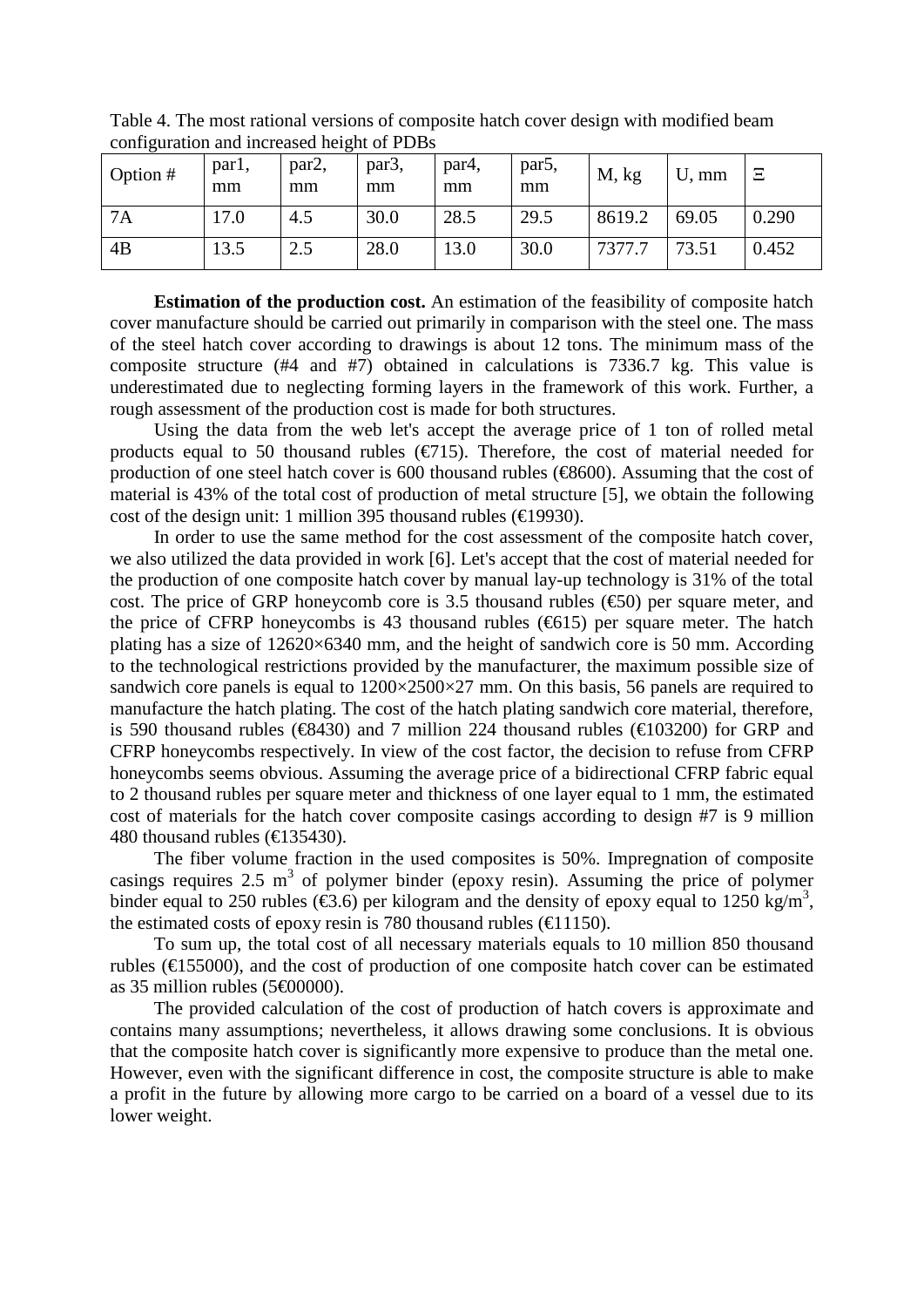#### **5. Results and discussion. Alternative composite design (truss structure)**

**Results of FE modeling.** FE analysis with the same load cases was conducted. The maximum displacement of the structure is 69.54 mm (see Fig. 9) that is less than maximum allowable 70.4 mm, while the value of  $\zeta$  is 0.22.

**Estimation of the production cost.** Approximate mass of the alternative composite structure is 4886 kg. Based on the high level of the manufacturing automation we assume that the cost of material required for the production of one composite hatch cover is 31% of the total cost. The price of glass fiber is 1.5 euro per cubic meter, and the estimated volume of glass required for manufacturing of the required GFRP is about 0.55  $m<sup>3</sup>$  (1430 kg; 50%) volume fraction considered). That leads to the cost of glass fiber required about  $\epsilon$ 2145  $(1.5 \in \mathbb{R})$ .



**Fig. 9.** Displacement field of the alternative hatch structure

The most expensive part of this construction is the rovings made of carbon fibers,  $0.62 \text{ m}^3$  of which (1099 kg; 35% fiber volume fraction considered) is required for the rod winding process. The estimated cost is  $\bigoplus$  5390 (14€kg). As it was shown in Tables 4-6, the sandwich structure includes the foam of various thickness: 5 mm foam costs approximately 25 €m<sup>2</sup>, 10 mm – 35 €m<sup>2</sup>, 20 mm – 60 €m<sup>2</sup>. Approximately 25 m<sup>2</sup> of 5 mm foam, 60 m<sup>2</sup> of 10 mm foam, and 80 m<sup>2</sup> of 20 mm foam cost together about  $\epsilon$ 7525.

Taking into account the fiber volume fractions of the GFRP and carbon truss structures, one can calculate the total volume of the epoxy needed for manufacturing  $-1.70 \text{ m}^3$ . Considering the density of 1050 kg/m<sup>3</sup> we get the mass of 1785 kg, which yields its cost of €8905. To sum up, total cost of all necessary materials equals approximately €34000, and the cost of production of one composite hatch cover with the truss structure can be estimated as  $\bigoplus$  10000.

#### **6. Conclusions**

This work was focused on the development of a composite version of the hatch cover design. The general approach to the solution of the problem has been proposed, the necessary calculations have been carried out, as well as the assessment of the economic expediency of the production of composite hatch covers has been made as a result of conducted study. The weight of the structure was reduced by 4.5 tons in comparison with the steel hatch cover.